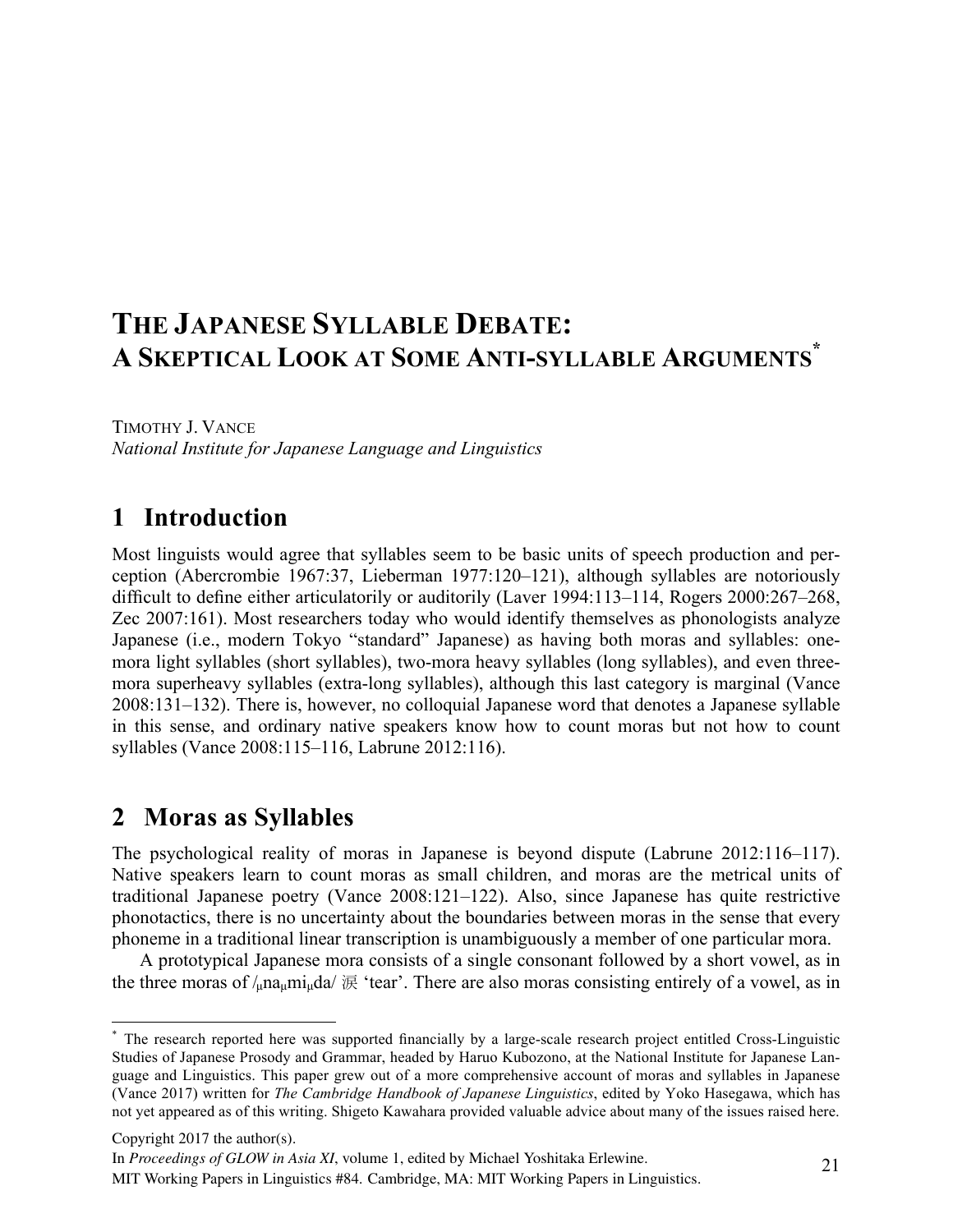the first and last moras of  $/\mu \mu r \mu e / \lambda T$  'inlet'. Departing even more from the CV prototype are the two moraic consonants, /N/ and /Q/. The moraic nasal /N/ has a wide range of phonetic realizations, but its place of articulation and aperture (stop or approximant) are determined by the immediately following segment (Vance 2008:96–105), as in (1).

(1) a.  $\lambda_{\mu}$ ko<sub>u</sub>N<sub>u</sub>bu/ [kõmːbɯ] 昆布 'kelp'  $b. /_{\mu}$ hi<sub>u</sub>N<sub>u</sub>do/ [çĩnːdo] 頻度 'frequency' c.  $\log_{\mu}$ N<sub>u</sub>so/ [ɡẽ $\tilde{\mu}$ ːso] 元素 'element' d.  $\sqrt{u}$ ke $\mu$ N $\mu$ o/ [kẽ $\tilde{u}$ ːo] 嫌悪 'hatred'

The moraic obstruent /Q/ usually occurs immediately preceding a non-moraic obstruent and assimilates totally to that following obstruent (Vance 2008:105–107), as in (2).

(2) a.  $\frac{1}{\mu}$ ši<sub>u</sub>Q<sub>u</sub>po/ [cipːːo] 尻尾 'tail' b.  $\mu$ ke $\mu$ Q $\mu$ ka/ [kekːːɑ] 結果 'result c.  $/_{\text{u}}$ re<sub>u</sub>Q<sub>u</sub>ša/ [reç::a] 列車 'train'

There is also an intuitive boundary between moras within a long vowel, although there is no auditory division. For example, using /H/ to represent moraic vowel length, the boundary between /ko/ and /H/ in  $\ell_{\rm u}$ ko<sub>u</sub>H<sub>u</sub>ri/ [koːri]  $\rm \#$  'ice' is somewhere within [oː].

In traditional Japanese language research, the term *onsetsu* 音節 was used to denote the units described here as moras (McCawley 1968:131, Kubozono and Honma 2002:18). Influential American Descriptivists followed this tradition and used the English word *syllable* to denote these same units (Bloch 1950:90–92, Martin 1952:12, Hockett 1955:59). These syllables/moras do not correspond exactly to the weight units of many models, because the traditional Japanese units incorporate onsets, as in (3).

| a. 油     | <b>b.</b> 喧嘩 | c. 取っ手     | d. 昨日       |
|----------|--------------|------------|-------------|
| 'oil'    | $'$ fight'   | 'handle'   | 'yesterday' |
| /abura/  | /keNka/      | /toQte/    | /kinoH/     |
| $\sigma$ |              |            |             |
|          |              |            |             |
| r a<br>a | k a<br>k e   | t e<br>t o |             |

The mora-as-syllable diagrams in (3) are not quite faithful to the now standard version of the traditional analysis, since all the syllables/moras have equal status. In the traditional analysis, the moraic nasal /N/, the moraic obstruent /Q/, the vowel-length phoneme /H/, and (for some researchers) the second vowel in some  $V_1V_2$  sequences are categorized as "special" moras. One characteristic that makes special moras special is that they are less independent than "ordinary" moras.

In a provocative article, Labrune (2012:139–140) advocates an analysis very similar to the one just described, but she calls the units in (3) moras and rejects the idea that moras are the syllables of Japanese. Although Labrune does not make this point, treating Japanese special moras as syllables is at odds with the notion that syllables correspond fundamentally to a "sonority cycle" (Clements 1990:299), that is, the "wave-like recurrence of peaks of sonority"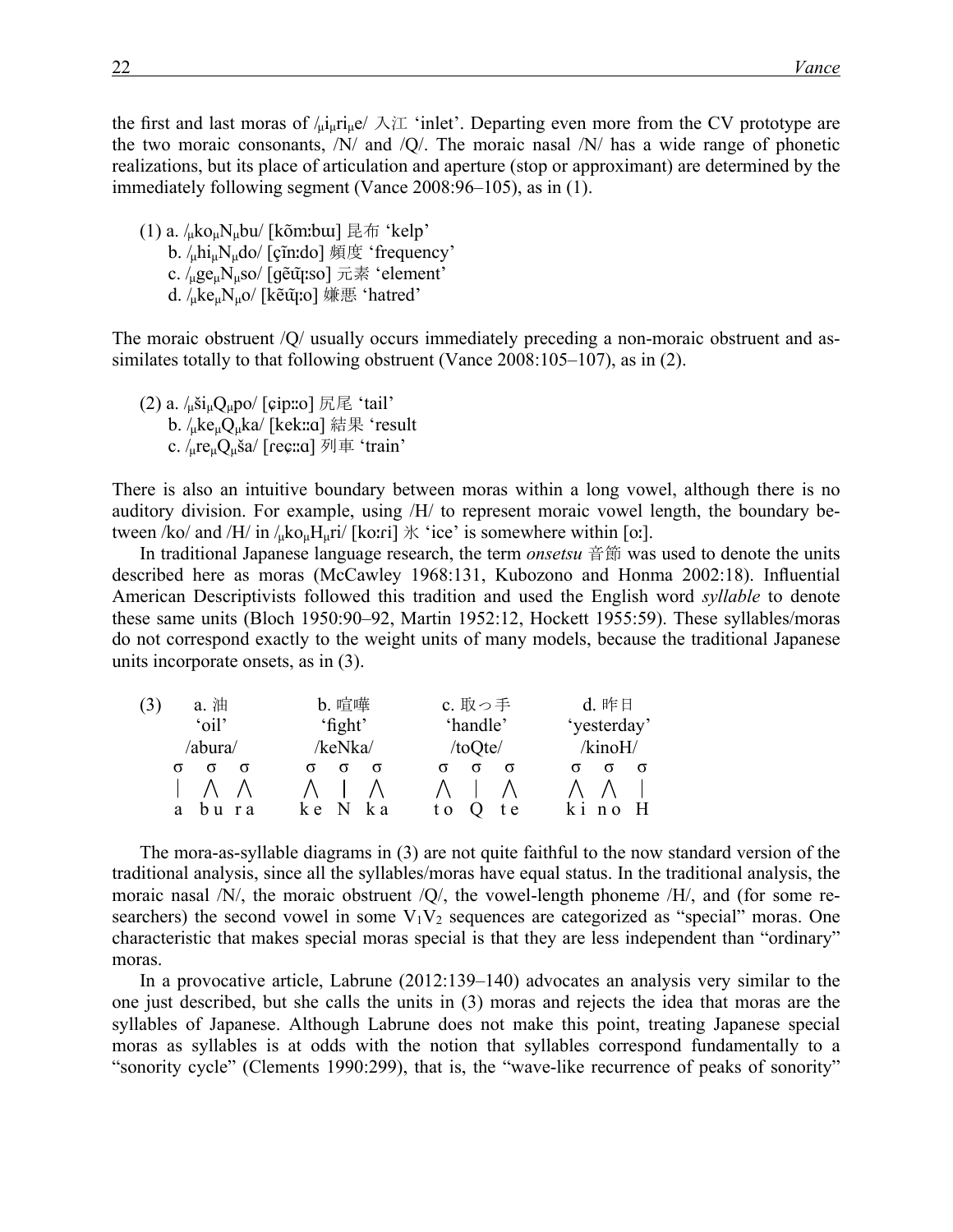(Goldsmith 2011:194). If Japanese moras are syllables, all special moras are anomalous syllables, and many are highly anomalous.

Labrune (2012:135) treats special moras as "deficient prosodemes," that is, as CV moras with either the C or the V position empty. It follows from Labrune's definition that all onsetless V moras are deficient prosodemes, as shown in (4).



#### **3** Accentability

According to Labrune (2012:137), the property shared by all the moras she analyzes as deficient prosodemes is that "they are not readily accentable." This characterization is clearly correct for the traditional special moras, /Q/, /N/, and /H/, but not for onsetless vowel moras. Many onsetless vowel moras do carry accent, as shown in (5), using a downward-pointing arrow to mark the location of the distinctive pitch fall in an accented word.

(5) a. / $\mu$ o $\mu$ i $\downarrow$ <sub> $\mu$ </sub>ru/ 老いる 'grow old' b.  $/\mu i^{\mu}$ <sub>µ</sub>no<sub>µ</sub>či/ 命 'life' c.  $\sinh \alpha \sqrt{\mu}$ ru/ 治る 'get well' d. /µo<sup>↓</sup> <sup>µ</sup>čiµba/ 落ち葉 'fallen leaf'

Labrune (2012:141–142) therefore proposes that the distinction between full and deficient prosodemes is gradient rather than categorical and that onsetless vowel moras are closer than other deficient prosodemes to the full end of a full-to-deficient continuum, as in  $(6)$ .<sup>1</sup>



The basis for the scale in (6) is "relative capacity to work as [accent]-bearing units," and this capacity supposedly reflects the degree of "acoustic prominence" (i.e., sonority) of the different moras (Labrune 2012:141). The idea is not that accent is somehow assigned to deficient prosodemes probabilistically, with a different probability at each point on the continuum. Rather, Labrune (2012:141) says that "any deficient mora except /Q/ can, under certain specific conditions, bear accent." It is not clear what these specific conditions are, and they presumably differ

<sup>&</sup>lt;sup>1</sup> The diagram in (6) is adapted from diagram (20) in the article by Labrune (2012:141).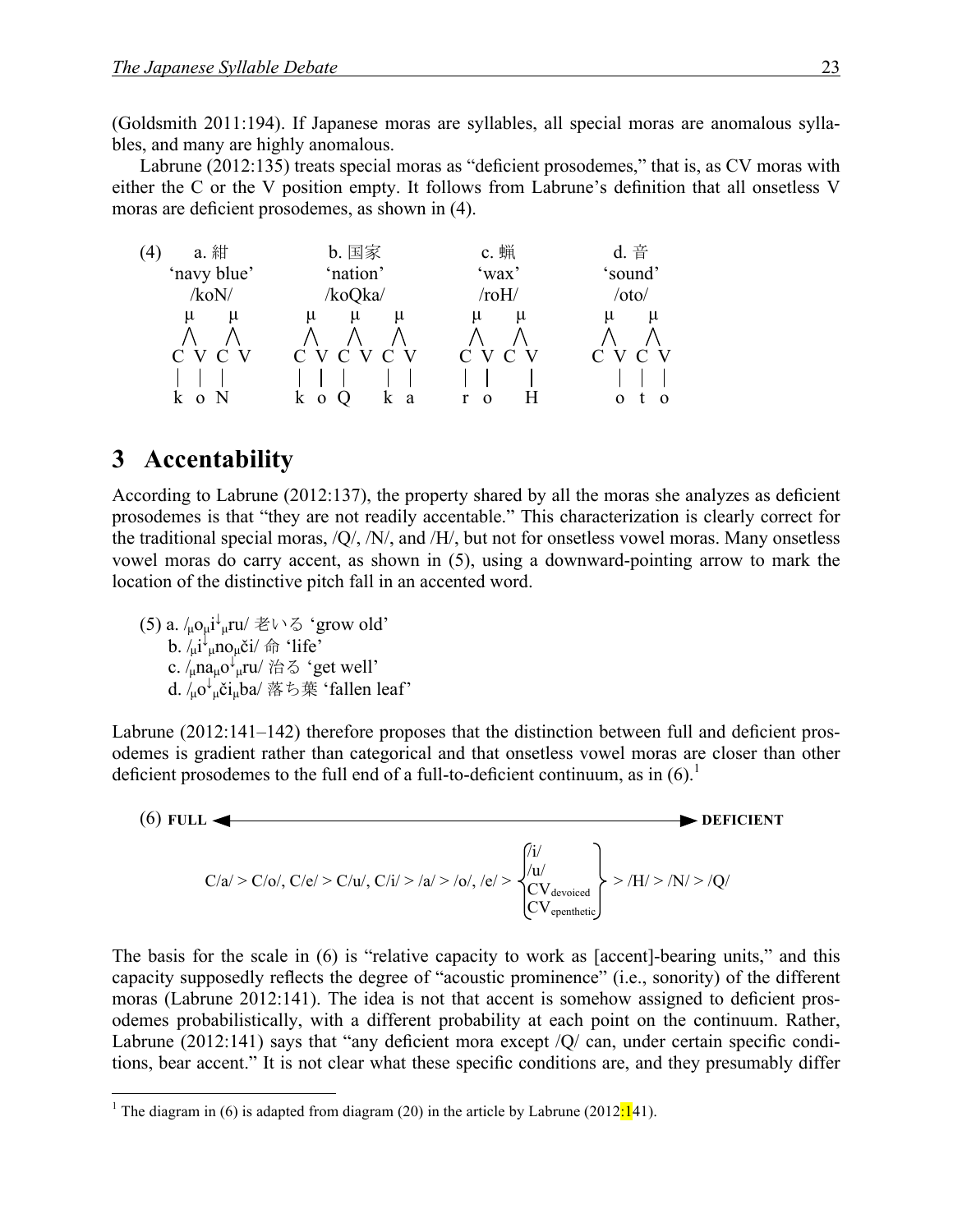for different mora types, but the likelihood of fulfilling the relevant conditions should decrease from left to right along the continuum. In fact, however, there seems to be an abrupt discontinuity between the ordinary moras and special moras of traditional accounts. These accounts treat most onsetless vowel moras as ordinary moras. Before considering the status of onsetless vowel moras in more detail, however, some other problematic aspects of Labrune's continuum should be pointed out.

Needless to say, a CV mora with an epenthetic vowel does not differ in sonority from an otherwise identical mora with a non-epenthetic vowel. Thus, the position of  $CV_{\text{epenthetic}}$  in (6) must be based on something else. The epenthetic vowels in question are those that appear in loanwords and do not correspond to vowels in the source language. This paper will have nothing more to say about the dubious notion that ordinary native speakers of Japanese somehow know which vowels are epenthetic in this sense and treat moras containing such vowels as deficient prosodemes.

Vowel devoicing is normally confined to short high vowels surrounded by voiceless consonants (Vance 2008:206–214). Since a CV mora with a devoiced vowel has markedly lower sonority than an onsetless high-vowel mora, sonority does not provide a plausible reason for positioning these two mora types at the same point on the scale in (6). Many older descriptions report two common responses to the obvious difficulty posed by vowel devoicing in a syllable/ mora that carries accent. One response is to maintain the voicing of the vowel despite the fact that it is surrounded by voiceless consonants (Han 1962:81). The other response is to devoice the vowel but shift the accent to a different syllable (Haraguchi 1977:40–41, McCawley 1977:266). For most speakers today, however, the co-occurrence of accent and vowel devoicing is unproblematic (Nihon Onsei Gakkai 1976:748, Kitahara 1998, Hibiya 1999:120).

The positions of  $/N$  and  $/H$  in (6) should be reversed. It is true that  $/N$  can bear accent in some rare cases, but /H/ cannot. The example of accented /H/ that Labrune (2012:125) cites is problematic. Two alternative accent patterns for a loanword meaning 'chain store' are listed in accent dictionaries (NHK Hōsō Bunka Kenkyūjo 1998, Kindaichi and Akinaga 2001):  $\ell$ če<sup>↓</sup>HN+teN/~/čeH<sup>↓</sup>N+teN/ チェーン店. The representations in both dictionaries imply accentbearing /H/ in the latter, but closer scrutiny (Vance 2017:sec. 5.2) indicates that /cee<sup>1</sup>N+teN/, with a syllable boundary following /če/, is a more accurate representation of the second pronunciation (see §4 below for details on the phonetic distinction between a long vowel and a sequence of two identical short vowels). If the moraic nasal /N/ can bear accent while the moraic obstruent /Q/ and the vowel-length phoneme /H/ cannot, their relative ability to bear accent does not reflect their relative sonority. Most realizations of /N/ and all realizations of /Q/ have lower sonority than any realization of /H/.

#### **4** Independence of Onsetless V Moras

A long vowel is phonetically distinct from a sequence of two identical short vowels in careful pronunciation. Two identical short vowels are separated by a brief dip in intensity known as vowel rearticulation (Bloch 1950:105–106, Martin 1952:13), as in (7a) below. There is no IPA symbol for vowel rearticulation, and it is represented by an asterisk in this paper, following Ladefoged and Maddieson (1996:76–77).

(7) a.  $/\mu$ ki $\mu$ i/ [kʲi\*i] 奇異 'strange' b.  $/\mu$ ki $\mu$ H/ [k<sup>j</sup>iː] キー 'key'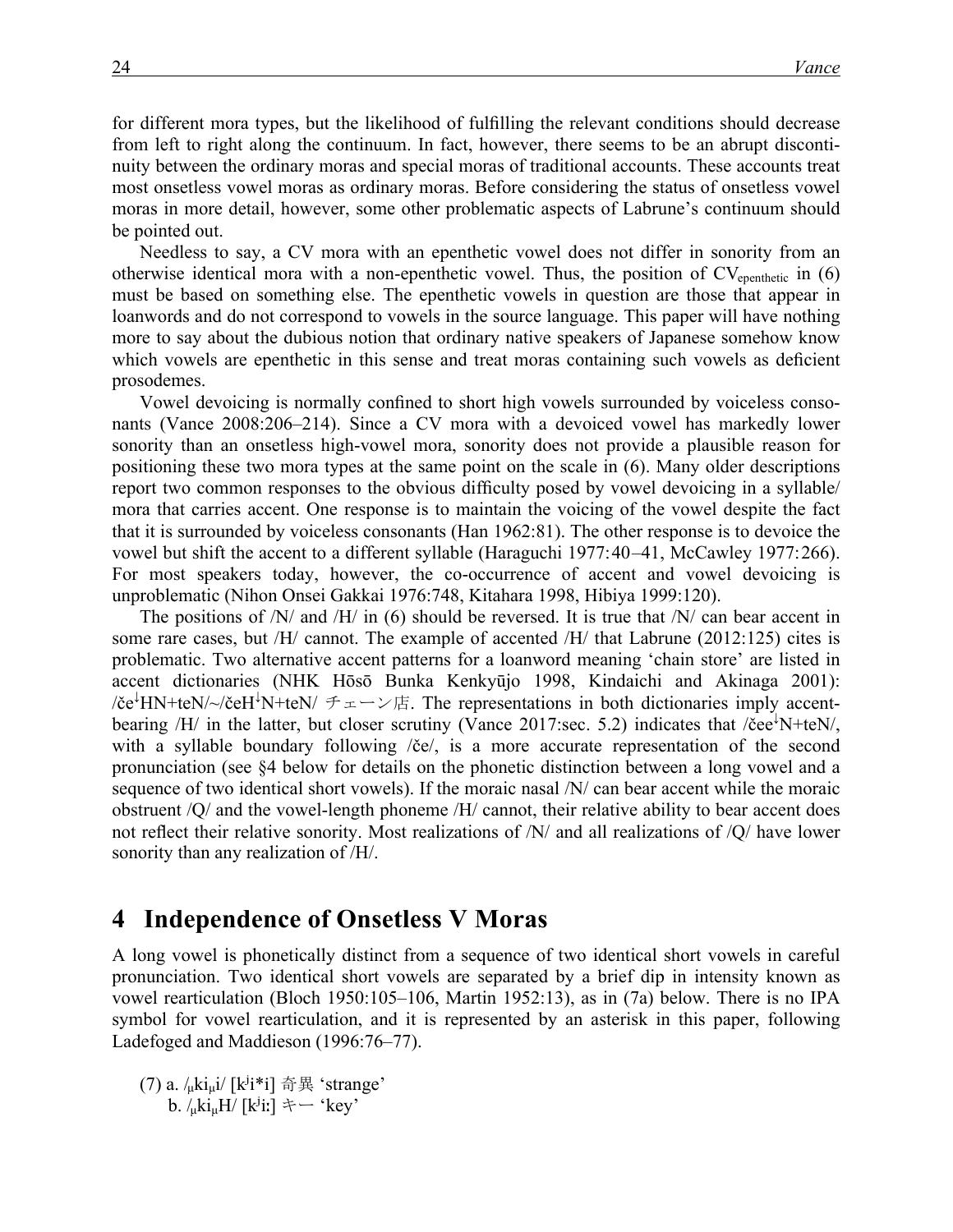Labrune (2012:136) represents /H/ as just [−cns] and would presumably represent a short vowel as a feature bundle that also includes specifications for vowel quality, as in (8a). In the case of /H/, the quality features of the preceding vowel (assumed here to be [+hi, −bk] for /i/) are simply prolonged, as indicated by the dotted arrows in (8b).



As a result, /ii/ and /iH/ would be indistinguishable. The expectation is that the OCP (Odden 2011:22) would apply in both cases, resulting in (9):



The problem is that /kii/ is not pronounced with a long vowel; the two adjacent feature matrices in (8a) are identical, but they are not merged into a single matrix associated with both vowel slots. Intuitively, the second mora of /kiH/ (8b) behaves like a special (i.e., dependent) mora, but the second mora of /kii/ (8a) behaves like an ordinary (i.e., independent) mora. This difference casts doubt on Labrune's decision to treat all V moras as deficient prosodemes, and traditional accounts in Japan treat most or all V moras as ordinary moras. For example, in commentaries included in successive editions of the pronunciation dictionary issued by Japan's public broadcasting corporation (NHK), Kindaichi (1966:17–18, 1985:20–21, 1998:105–106) consistently recognizes only three special moras: /N/, /Q/, and /H/.

#### **5**xx**Quasi-Diphthongs**

As noted above in §3, onsetless V moras do not show the resistance to bearing accent that the continuum in (6) predicts. On the other hand, some onsetless high-vowel moras do seem to be dependent (i.e., "special").  $V_1V_2$  sequences ending in a high vowel (/i/ or /u/) are problematic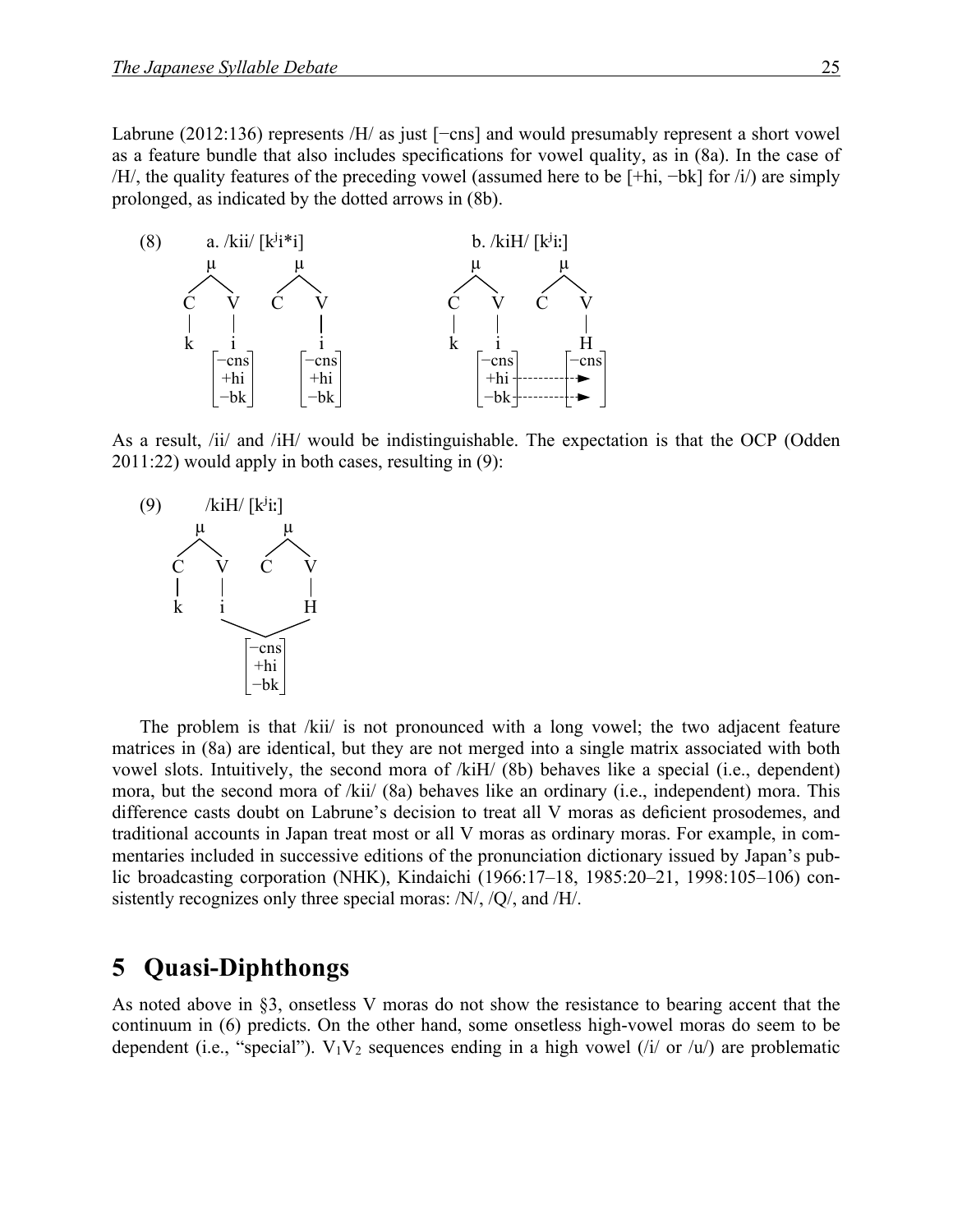because some behave like diphthongs while others do not. The term *quasi-diphthong* is used here to avoid any suggestion that Japanese diphthongs are single phonemes.<sup>2</sup>

In a model with both moras and syllables, it is often hard to tell whether or not the two vowels in a V/i/ or V/u/ sequence are in the same syllable. In an analysis with no distinction between moras and syllables, a quasi-diphthong can be defined as a  $V/i$  or  $V/u$  sequence in which the second vowel behaves like a dependent (i.e., "special") mora, and the corresponding challenge is deciding whether or not there is such dependence. In Labrune's (2012) analysis, of course, all onsetless V moras are deficient prosodemes, as in (4d), and if dependence necessarily follows from deficiency, then all  $V_1V_2$  sequences would have to be quasi-diphthongs. The position adopted here is that there is a distinction between dependent and ordinary V moras, although some instances of  $\frac{i}{i}$  in V/i/ and /u/ in V/u/ are not readily categorizable. The basis for this distinction is accentual behavior.

In principle, a noun consisting of *n* ordinary moras (or, equivalently, *n* light syllables) can have any of *n*+1 accent patterns: it can have an accent on any one of its *n* moras or it can be unaccented. Special moras, however, cannot ordinarily bear accent, as explained above in §3. Consequently, in an analysis with syllables, the number of possible accent patterns for a noun is one more than the number of syllables, regardless of whether the syllables are heavy or light. This relationship between the number of accent patterns and the number syllables is the basis for saying that syllables, not moras, are the accent bearing units in Japanese (McCawley 1968:59, Kubozono and Honma 2002:37–38).

As noted above in §3, a downward-pointing arrow is used here to mark the location of the distinctive pitch fall in an accented word. This arrow appears between the two moras of an accented heavy syllable in the examples in (10) because, according to traditional descriptions, the first mora of such a syllable is high-pitched and the second mora is low-pitched. Phonetically, however, the pitch just falls smoothly from the beginning to the end of an accented heavy syllable.

(10) a.  $/_{\sigma}$ no $^{\downarrow}$ <sub>µ</sub>H<sub>σ</sub>ka $/$  農家 'farm family' b.  $/_{\sigma}$ bu $\downarrow_{\mu}$ N<sub>σ</sub>ka $/ \times$  { $\angle$  'culture' c.  $\sinh \sqrt{\mu} Q_{\sigma}$ ka $/ \boxplus \top$ 'at present'

It is resistance to bearing accent that has led researchers to treat some  $V/i/$  and  $V/u/$  sequences as quasi-diphthongs. If onsetless high-vowel moras repelled accent consistently (or at least nearly consistently), they could simply be categorized as special moras, always dependent on an immediately preceding ordinary mora. In fact, however, there is no such consistency. The second vowel in many V/i/ sequences does bear accent, as in /hi<sub>σ</sub>ro<sub>σ</sub>i<sup> $\downarrow$ </sup><sub>σ</sub>zu<sub>σ</sub>mu/ ヒロイズム 'heroism'. Comparable  $V/u^{\frac{1}{2}}$  examples are rare, primarily because  $V/u^{\prime}$  is much less frequent than  $V/u^{\prime}$ overall. Even in an analysis without syllables, an onsetless /i/ or /u/ that carries accent is clearly not dependent on a preceding ordinary mora, but the status of an onsetless /i/ or /u/ that does not carry accent (as in  $\overline{V}^{\downarrow}/i$  or  $\overline{V}/i$ ) is often uncertain. There are, however, examples that support the claim that some V/i/ and V/u/ sequences are quasi-diphthongs.

One line of argument involves the default accent pattern for loanwords and foreign names. The default location for accent is the syllable containing the antepenultimate mora (or the first

<sup>&</sup>lt;sup>2</sup> The term *quasi-diphthong* is adopted from a presentation by Rei Fukui at a symposium ("Japanese and Korean Accent: Diachrony, Reconstruction and Typology") hosted by the Tokyo University of Foreign Studies (July 2, 2016).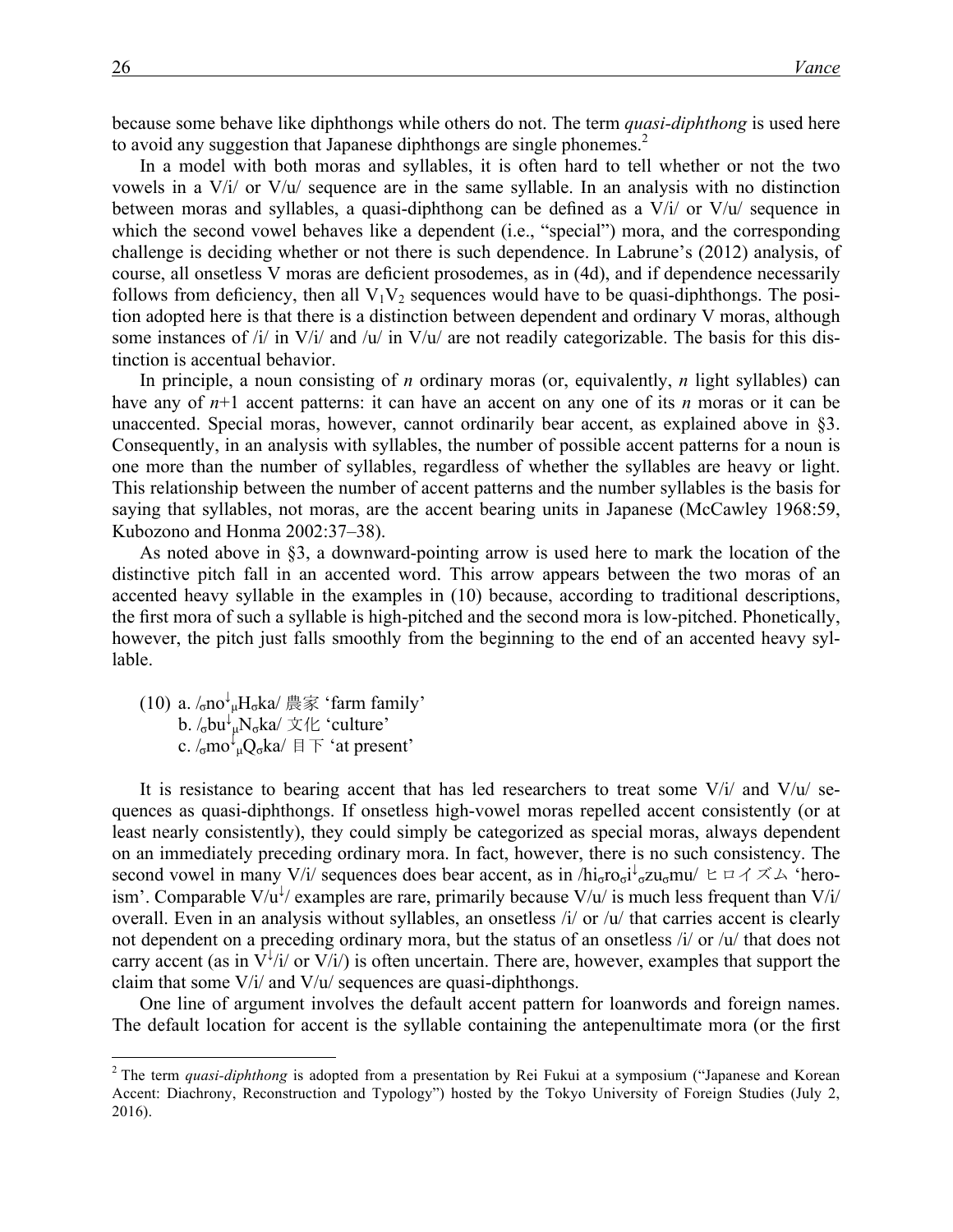syllable if the word is shorter than three moras) (McCawley 1968:133–134, Kubozono 1999:43, Kubozono and Honma 2002:36–38). To make a convincing case for this default pattern, of course, it is necessary to set aside examples that are accented on the syllable that corresponds to the syllable that carries accent or (primary) stress in the source language. Examples like those in (11) are not probative.

(11) a. (default)  $/_{6}$ ko<sub>µ</sub>N<sub>σ</sub>de<sup>↓</sup><sub>µ</sub>N<sub>σ</sub>sa<sub>µ</sub>H $/$  コンデンサー cf. English *condénser* b. (non-default)  $\sqrt{\frac{1}{6}}$ ko<sup>l</sup><sub>µ</sub>N<sub>σ</sub>te<sub>σ</sub>su<sub>σ</sub>to/ コンテスト cf. English *cóntest* 

Relevant examples are like those in (12).

(12) a. /σba<sup>↓</sup> <sup>σ</sup>naσna/ バナナ cf. English *banána* b. /σsoµHσse<sup>↓</sup> µHσǰi/ ソーセージ cf. English *sáusage* c. /σša ↓ µNσpuµH/ シャンプー cf. English *shampóo* d. /σkeσča ↓ µQσpu/ ケチャップ cf. English *kétchup*

In many loanwords, a sequence of the form  $(C)V/i$  arguably behaves like a heavy syllable with respect to default accent. For example, /taipura<sup>↓</sup> itaH/ (from English *týpewriter*) has default accent if /i/ is a special mora, as shown in (13).

(13) /<sub>σ</sub>ta <sub>μ</sub>i <sub>σ</sub>pu <sub>σ</sub>ra<sup> $\downarrow$ </sup> <sub>μ</sub>i <sub>σ</sub>ta <sub>μ</sub>H/  $(4)$   $(3)$   $(2)$   $(1)$ 

If  $/ra^{\frac{1}{2}}i$  in (13) is a long syllable, then the accent is on the syllable containing the antepenultimate mora /i/.

### **6**  $V_1V_2$  **Sequences with Non-High**  $V_2$

 $V_1V_2$  sequences ending in a non-high vowel are especially problematic for the claim that all onsetless V moras are deficient prosodemes. The second vowels in such sequences seem to behave consistently like ordinary (independent) moras.

Labrune (2012:137) does, however, cite one interesting phenomenon involving the citation forms of certain verbs. If a verb citation form is accented, the accent almost always appears on the penultimate mora, as in /koba↓m-u/ 拒む 'refuse' and /sake↓-ru/ 避ける 'avoid'. But if a verb has an accented citation form with four or more moras that ends /aeru/ or /oeru/, it may have an alternative accent location on the third mora from the end (Vance 2008:165–166), as in /kaNgae<sup>↓</sup>-ru/~/kaNga<sup>↓</sup>e-ru/ 考える 'think'. Labrune overstates the case by claiming that /kaNgae<sup>↓</sup> ru/ is the expected form and /kaNga<sup>↓</sup> eru/ the actually occurring form, but accent dictionaries (NHK Hōsō Bunka Kenkyūjo 1998, Kindaichi and Akinaga 2001) list both. Most threemora citation forms that end in /aeru/ or /oeru/ and are accented allow only penultimate accent, as in /hae<sup>↓</sup>-ru/ 生える 'to grow' (\*/ha<sup>↓</sup>e-ru/), but there are two well-known exceptions: /ka<sup>↓</sup>er-u/ 返る 'return (intransitive)' (\*/kae<sup>↓</sup>-ru/) and /ka<sup>↓</sup>es-u/ 返す 'return (transitive)' (\*/kae<sup>↓</sup>-su/). The exceptional antepenultimate accent on some (but not all) verb citation forms with onsetless /e/ as the penultimate mora seems to be the only evidence in favor of the claim that onsetless moras with non-high vowels repel accent.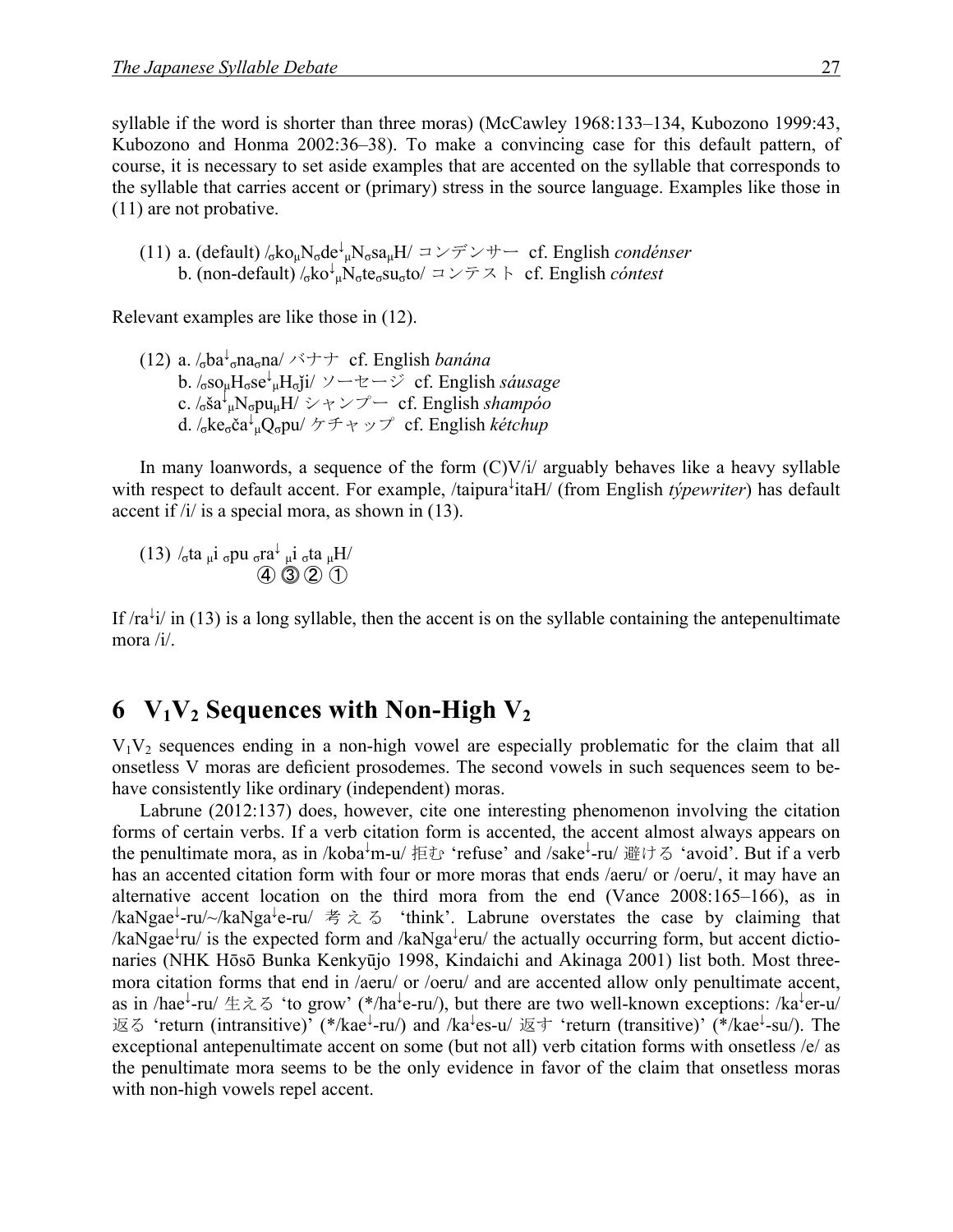When an accented verb citation form has a devoiced vowel in the penultimate mora, conservative speakers sometimes shift the accent. For example, instead of  $/c\psi^{\downarrow}k$ -u/  $\ddot{\pi} \langle$  'arrive', final-accented /cuk-u<sup>l</sup>/ is also possible. There are no comparable examples of accent shifting off an onsetless /e/ or /o/ mora. The examples in (14) are representative.

(14) a. / $e^{\downarrow}$ -ru/ 得る 'obtain' (\*/e-ru $\downarrow$ /) b. /o<sup>↓</sup>r-u/ 折る 'fold' (\*/or-u<sup>↓</sup>/)

Moras with devoiced vowels are, of course, closer than onsetless /e/ and /o/ to the deficient end of Labrune's proposed continuum in (6).

As for onsetless /a/, the most sonorous of Labrune's deficient prosodemes, there is no reason to believe that it repels accent. Consider compounds in which the second element (E2) begins with /a/. According to well-known patterns of compound accentuation, many such compounds should have E2-initial accent. For example, the deverbal noun  $a_{\sigma}$ so<sub> $\sigma$ </sub>bi/ 遊び 'pastime' (cf. the unaccented verb /asob-u/ 'play') is unaccented, and since it is longer than two moras, the expected accent on a compound ending with this element is  $E1+A^{\frac{1}{4}}$ sobi/ (Akinaga 1998:181, Tanaka and Kubozono 1999:71–73). When the first mora of E2 in a comparable compound has a devoiced vowel, conservative speakers typically shift the accent to the right. For example, since three-mora /hi̯cuji/ 'sheep' is unaccented, the predicted accent on the compound meaning 'lamb' is /ko+hi̥<sup> $\downarrow$ </sup>cuji/  $\neq \neq$ , but since the high vowel /i/ in the first mora of E2 is surrounded by voiceless consonants, it is normally devoiced. Accent dictionaries (NHK Hōsō Bunka Kenkyūjo 1998, Kindaichi and Akinaga 2001) give both shifted /ko+hi̥cu<sup>l</sup>j̃i/ and unshifted /ko+hi̥<sup>1</sup>cuj̃i/ as possible pronunciations. There does not seem to be any similar tendency to shift accent in compounds like /hi+a<sup>↓</sup>sobi/ 火遊び 'playing with fire'.

#### **7** An Empirical Test

As a rudimentary test of accent repulsion by onsetless /a/, compounds with E2s of the form /a/CVCV were compared to compounds with E2s of the form /na/CVCV. The CV mora /na/ differs minimally from /a/, and the number of relevant compounds is reasonably small. The two samples were restricted to compounds that are listed in both of two relatively small dictionaries (Kondō and Takano 1986, Kitahara 1990). This restriction limits the sample to words are likely to be in the active vocabulary of an ordinary speaker and likely to be listed in the accent dictionary consulted (NHK Hōsō Bunka Kenkyūjo 1998). Compound nouns that could be analyzed as derived from a verb+verb compound verb were excluded because such compounds are likely to follow a different accent pattern. For example, the noun related to the verb /iki+noko<sup>↓</sup>r-u/~  $\ell$ iki+nokor-u $\ell \pm \delta$  &  $\frac{1}{3}$   $\delta$  'survive' is unaccented  $\ell$ iki+nokori $\ell \pm \delta$   $\frac{1}{3}$   $\delta$  'survival' (not \*/iki+no<sup>↓</sup> kori/). Finally, compounds with an E2 that has initial accent as an independent word were excluded.<sup>3</sup> For example, /ji+ki+a<sup>↓</sup>raši/ 磁気嵐 'magnetic storm' was excluded because

<sup>&</sup>lt;sup>3</sup> For some deverbal E2s, there is no independent noun with the relevant meaning, but the "underlying" accent of the E2 can reasonably be inferred. The E2 /naraši/, for example, is derived from the verb /nara<sup>↓</sup>s-u/ 馴らす 'to train' but is not listed as an independent word in the accent dictionary consulted (NHK Hōsō Bunka Kenkyūjo 1998). The inflectional form that is segmentally identical to the E2 (the adverbial form) is /nara<sup>↓</sup> ši/, and if there were a deverbal noun, final-accented /naraši ↓ / would be the expected form (Martin 1975: 883–885). In any case, it seems reasonable to say that this E2 does not have initial accent underlyingly.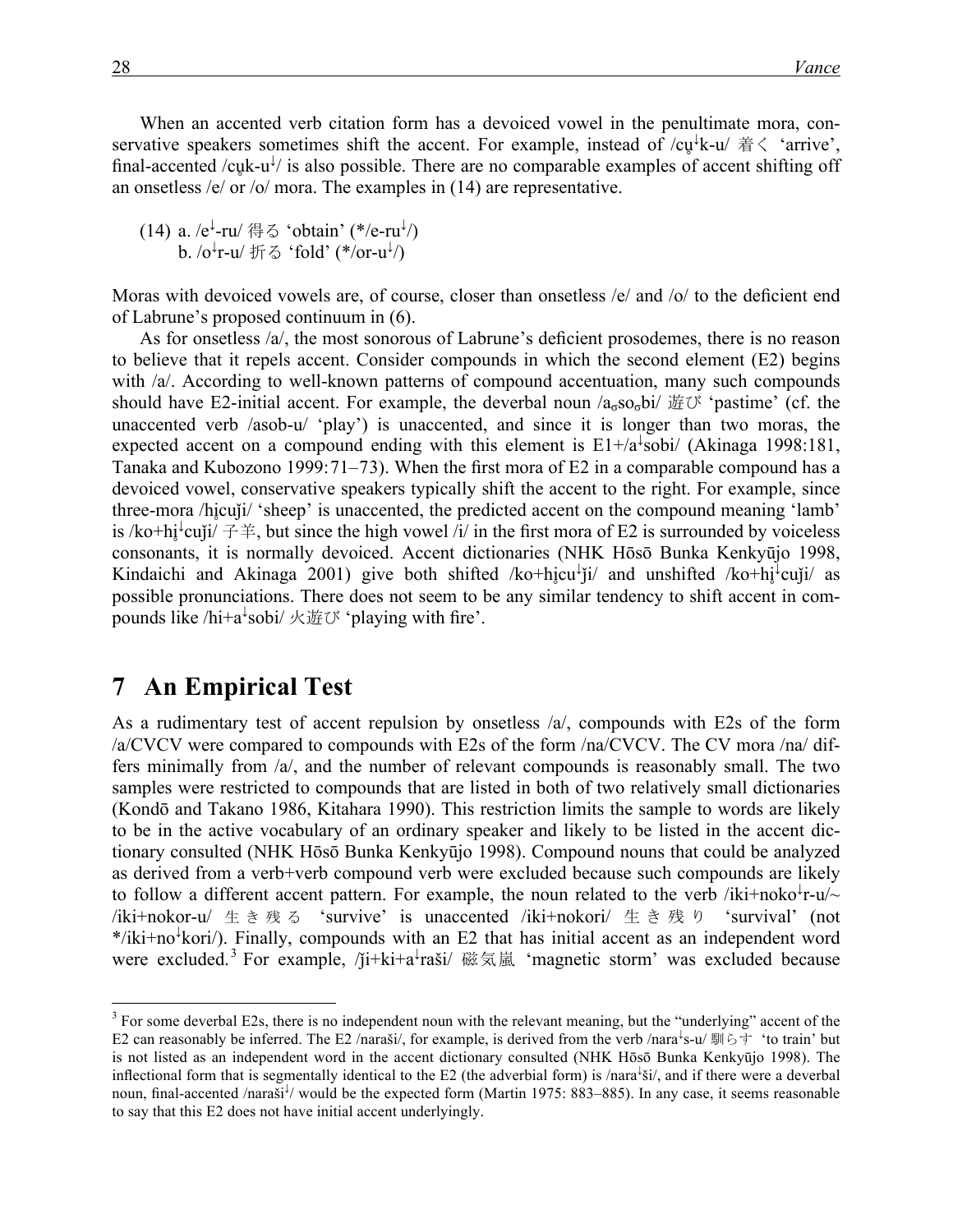/a↓ raši/ 'storm' has initial accent. This last restriction was probably unnecessary, but one could argue that faithfulness protects an E2-initial accent in such a compound from disappearing or appearing somewhere else.

The resulting small sample contains a total of 46 compounds, 18 with /na/CVCV E2s and 28 with /a/CVCV E2s, and almost all have E2-initial accent, as in /kuni+na  $\frac{1}{2}$  mari/ 国訛り 'provincial accent' (cf. /namari<sup>1</sup>/ 'accent') and /cubaki+a<sup>1</sup>bura/ 椿油 'camellia oil' (cf. /abura/ 'oil'). The only exception in the /a/ set is unaccented /ne+agari/ 値上がり 'price rise'. There are two exceptions in the /na/ set: /yoko+nagare/~/yoko+nagare<sup>↓</sup>/ 横流れ 'flowing into illegal channels' and /yoko+nagaši/~/yoko+nagaši<sup>l</sup>/ 横流し 'diversion into illegal channels'. For two other words in the /na/ set, the expected form is one of two alternatives: /kao+na<sup>↓</sup>jimi/~/kao+najimi/ 顔馴染み 'face familiarity' and /kuči+naraši/~/kuči+na<sup>↓</sup> raši/ 口慣らし 'speaking exercise'. The point, of course, is that /a/ does not appear to be more likely to repel accent than /na/.<sup>4</sup>

#### **8** Conclusion

This paper has scrutinized some of the specific details of Labrune's (2012) no-syllable analysis of Japanese, and many are problematic. In particular, Labrune is almost certainly overreaching in her attempt to extend the notion of deficient prosodeme beyond the traditional class of special moras to moras with devoiced vowels, moras with epenthetic vowels, and all onsetless vowel moras. Despite these problems, however, Labrune is certainly correct that "the patterns previously analyzed with syllables *can* be analyzed without syllables . . ." (Kawahara 2016:17).

Nonetheless, if syllables are basic units of speech production and perception in all languages, as suggested above in §1, then Japanese must have syllables, regardless of whether ordinary native speakers have a name for them. If so, it must be possible for language-particular factors to prevent syllables from becoming psychologically salient units for speakers of some languages. The most likely factor in the case of Japanese is the essentially moraic character of *hiragana* and *katakana*—the *kana* subsystems of the Japanese writing system that children learn first (Vance 2017:sec. 6). It is quite plausible that learning to read and write *kana* causes or at least enhances the strong moraic intuitions that adult speakers undeniably have (Kubozono 1999:57). There is also experimental evidence that pre-literate children find it natural to treat syllables as units instead of or in addition to moras, and that their behavior becomes more mora-based as they learn *kana* (Inagaki, Giyoo, and Otake 2000).

<sup>&</sup>lt;sup>4</sup> The 18 words in the /na/ set are: /yuki+na<sup>↓</sup>dare/ 雪傾れ; /kata+na<sup>↓</sup>gare/ 片流れ, /šiči+na<sup>↓</sup>gare/ 質流れ, /tei+toH+na<sup>↓</sup>gare/ 抵当流れ, /yoko+nagare/~/yoko+nagare<sup>↓</sup>/ 横流れ; /ikada+na<sup>↓</sup>gaši/ 筏流し, /šima+na<sup>↓</sup>gaši/ 島流し, /šoH+ryoH+na<sup>↓</sup>gaši/ 精霊流し, /toH+roH+na<sup>↓</sup>gaši/ 灯籠流し, /yoko+nagaši/~/yoko+nagaši<sup>↓</sup>/ 横流し; /kao+na<sup>↓</sup>jimi/~ /kao+najimi/ 顔馴染み, /mukaši+na<sup>↓</sup>jimi/ 昔馴染み; /kuni+na<sup>↓</sup>mari/ 国訛り; /ha+na<sup>↓</sup>rabi/ 歯並び; /aši+na<sup>↓</sup>raši/ 足慣ら し, /kata+na<sup>↓</sup>raši/ 肩慣らし, /kuči+naraši/~/kuči+na<sup>↓</sup>raši/ 口慣らし, /te+na<sup>↓</sup>raši/ 手慣らし. The 28 words in the /a/ set are: /age+a<sup>↓</sup>bura/ 揚げ油, /biN+cuke+a<sup>↓</sup>bura/ 鬢付け油, /cubaki+a<sup>↓</sup>bura/ 椿油, /na+tane+a<sup>↓</sup>bura/ 菜種油, /go+ma+a<sup>↓</sup>bura/ 胡麻油, /ki+kai+a<sup>↓</sup>bura/ 器械油, /nuka+a<sup>↓</sup>bura/ 糠油; /ame+a<sup>↓</sup>gari/ 雨上がり, /mae+a<sup>↓</sup>gari/ 前上がり, /ne+a↓gari/ 根上がり, /ne+agari/ 値上がり, /saka+a↓gari/ 逆上がり, /širi+a↓gari/ 尻上がり, /yu+a↓gari/ 湯上がり; /ji+a<sup>↓</sup>mari/ 字余り; /ča+ya+a<sup>↓</sup>sobi/ 茶屋遊び, /funa+a<sup>↓</sup>sobi/ 船遊び, /hi+a<sup>↓</sup>sobi/ 火遊び, /hina+a<sup>↓</sup>sobi/ 雛遊び, /kawa+a<sup>↓</sup>sobi/ 川遊び, /mizu+a<sup>↓</sup>sobi/ 水遊び, /suna+a<sup>↓</sup>sobi/ 砂遊び, /yo+a<sup>↓</sup>sobi/ 夜遊び; /boH+zu+a<sup>↓</sup>tama/ 坊主頭, /hage+a<sup>↓</sup>tama/ 禿げ頭, /iga+guri+a<sup>↓</sup>tama/ 毬栗頭, /iši+a<sup>↓</sup>tama/ 石栗頭, /kana+zuči+a<sup>↓</sup>tama/ 金槌頭. (English glosses) are omitted.)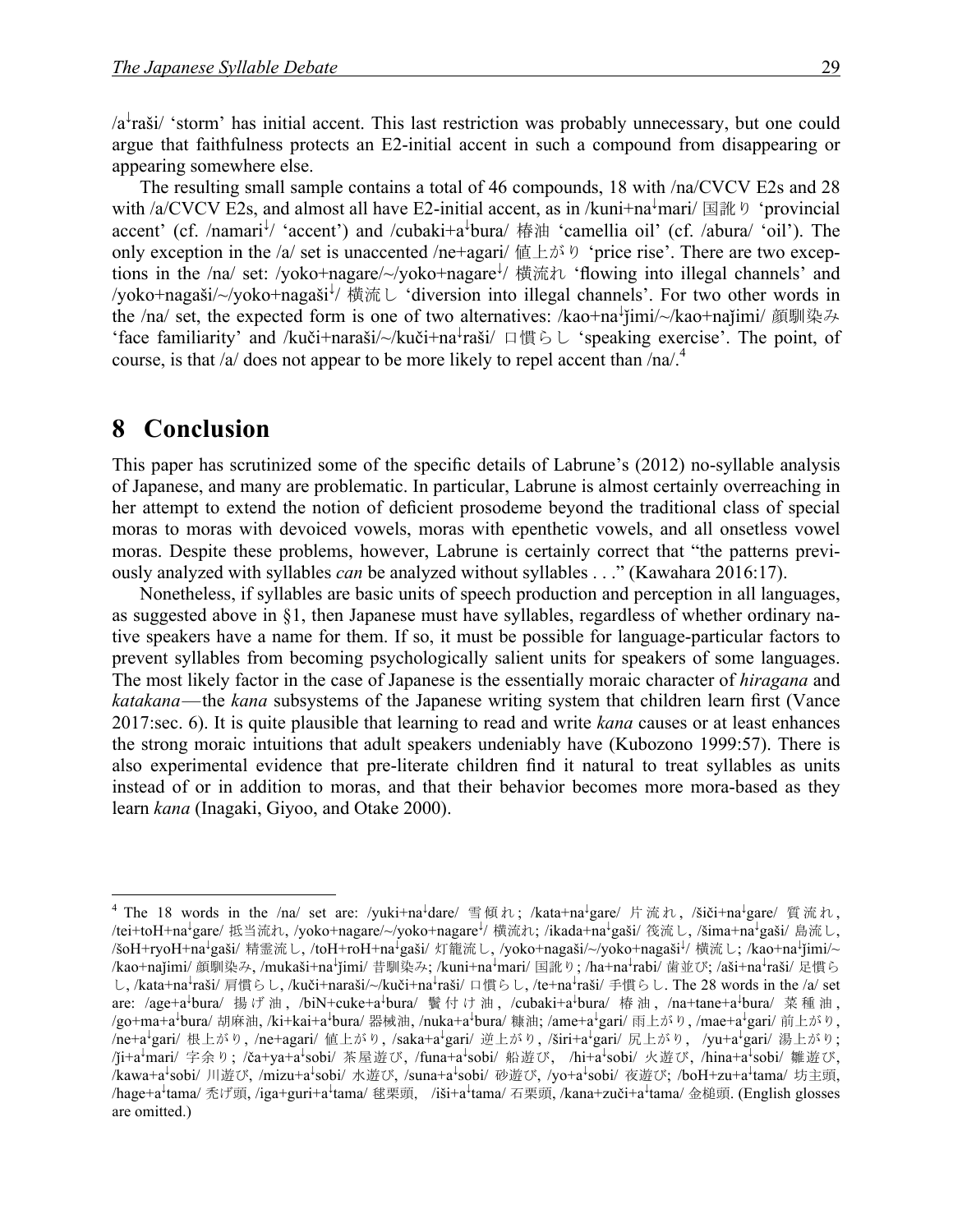### **References**

Abercrombie, David. 1967. *Elements of general phonetics.* Chicago: Aldine Atherton.

- Akinaga, Kazue. 1998. Kyōtsūgo no akusento. In *Nihongo hatsuon akusento jiten*, new edition, ed. by NHK Hōsō Bunka Kenkyūjo, 174–221. Tokyo: Nippon Hōsō Shuppan Kyōkai.
- Bloch, Bernard. 1950. Studies in colloquial Japanese IV: Phonemics. *Language* 26: 86–125.
- Clements, G. N. 1990. The role of the sonority cycle in core syllabification. In *Papers in laboratory phonology I: Between the grammar and physics of speech*, ed. by John Kingston and Mary E. Beckman, 283–333. Cambridge: Cambridge University Press.
- Goldsmith, John. 2011. The syllable. In *The handbook of phonological theory*, 2nd edition, ed. by John Goldsmith, Jason Riggle, and Alan C. L. Yu, 164–196. Chichester: Wiley-Blackwell.
- Han, Mieko S. 1962. Unvoicing of vowels in Japanese. *Onsei no Kenkyū* 10: 81–100.
- Haraguchi, Shosuke. 1977. The tone pattern of Japanese: An autosegmental theory of tonology. Tokyo: Kaitakusha.
- Hibiya, Junko. 1999. Variationist sociolinguistics. In *The handbook of Japanese linguistics*, ed. by Natsuko Tsujimura, 101–120. Oxford: Blackwell.
- Hockett, Charles F. 1955. *A manual of phonology* (Memoir 11, *International Journal of American Linguistics*). Baltimore: Waverly Press.
- Inagaki, Kayoko, Giyoo Hatano, and Takashi Otake. 2000. The effect of kana literacy on the speech segmentation unit used by Japanese young children. *Journal of Experimental Child Psychology* 75: 70–91.
- Kawahara, Shigeto. 2016. Japanese has syllables: A reply to Labrune (2012). *Phonology* 33: 169–194.
- Kindaichi, Haruhiko. 1966. Kyōtsūgo no hatsuon to akusento. In *Nihongo hatsuon akusento jiten*, ed. by Nippon Hōsō Kyōkai, 5–30. Tokyo: Nippon Hōsō Shuppan Kyōkai.
- Kindaichi, Haruhiko. 1985. Kyōtsūgo no hatsuon to akusento. In *Nihongo hatsuon akusento jiten*, revised new edition, ed. by NHK Hōsō Bunka Kenkūyjo, 5–36. Tokyo: Nippon Hōsō Shuppan Kyōkai.
- Kindaichi, Haruhiko. 1998. Kyōtsūgo no hatsuon to akusento. In *Nihongo hatsuon akusento jiten*, new edition, ed. by NHK Hōsō Bunka Kenkūyjo, 90–122. Tokyo: Nippon Hōsō Shuppan Kyōkai.
- Kindaichi Haruhiko, and Akinaga Kazue (eds.). 2001. *Shin meikai Nihongo askusento jiten*. Tokyo: Sanseidō.
- Kitahara, Mafuyu. 1998. The interaction of pitch accent and vowel devoicing in Tokyo Japanese. In *Japanese/Korean linguistics 8*, ed. by David J. Silva, 303–315. Stanford: CSLI.
- Kitahara, Yasuo (ed.). 1990. *Nihongo gyakubiki jiten.* Tokyo: Taishūkan.
- Kondō, Ineko, and Fumi Takano Fumi (eds.). 1986. *Shogakukan progressive Japanese-English dictionary*. Tokyo: Shōgakukan.
- Kubozono, Haruo. 1999. Mora and syllable. In *The handbook of Japanese linguistics*, ed. by Natsuko Tsujimura, 31–61. Oxford: Blackwell.
- Kubozono, Haruo, and Takeru Honma. 2002. *Onsetsu to mōra*. Tokyo: Kenkyūsha.
- Labrune, Laurence. 2012. Questioning the universality of the syllable: Evidence from Japanese. *Phonology* 29: 113–152.
- Ladefoged, Peter, and Ian Maddieson 1996. *The sounds of the world's languages*. Oxford: Blackwell.
- Laver, John. 1994. *Principles of phonetics*. Cambridge: Cambridge University Press.